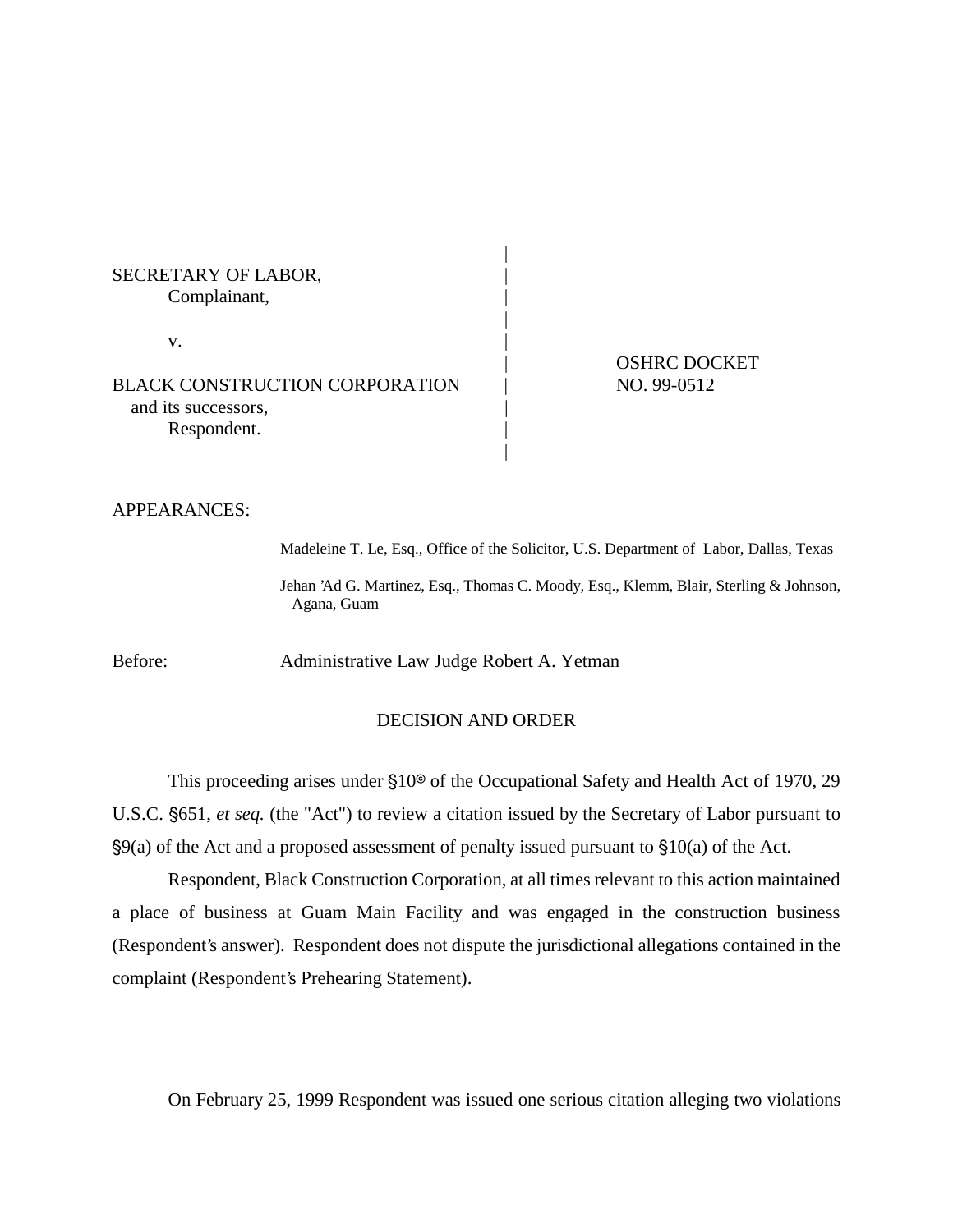with a total proposed penalty of \$4,000.00. The citation was the result of a January 21, 1999 inspection of Respondent's worksite located at Camp Watkins Road, Tamuning, Guam.

## Citation 1, item 1

29 CFR 1926.651(c)(2): A stairway, ladder, ramp or other safe means of egress was not located in trench excavations that were 4 feet (1.22m) or more in depth so as to require no more than 25 feet (7.62m) of lateral travel for employees:

(a) Camp Watkins Road: Employees were inside a trench excavation and were not provide (sic) with a ladder inside the excavation. Employees were exposed to caveins.

On January 21, 1999, Respondent's employees were installing form work alongside two parallel sewer lines in an excavation (Exh. C-1). Mr. Anthony Santos, a compliance officer employed by the government of Guam and authorized to conduct inspections under the Act pursuant to an agreement between the United States and the government of Guam, (Tr. 7) arrived at the worksite and observed two of Respondent's employees in the excavation (Tr. 11,45). One of the employees, Mr. Baltra, identified himself as the person in charge of the worksite (Tr. 10,11) and the other person was identified as a carpenter (Tr. 45). Mr. Santos measured the excavation and determined that it was 25 feet long, 13 feet wide and 6 feet deep at its deepest point. Santos established these dimensions by use of a "telescopic measuring device" (Tr. 17,18). A ladder was observed lying at the edge of the excavation (Exh. C-1), however, no ladder was in the trench. When asked whether he observed either of the employees exit the trench, Mr. Santos stated that he did not (Tr. 19); however, he later testified that he observed the carpenter leave the trench by climbing "over the excavation" (Tr. 45). Santos also stated that there was "no such thing as a ramp inside the excavation. I didn't see one<sup>"1</sup> (Tr. 46). *See also* Complainant's Exh. C-1.

In order to establish that Respondent failed to comply with the aforesaid standard, the Secretary must prove that (1) the standard applied, (2) the employer failed to comply with the terms of the standard, (3) employees had access to the cited conditions and (4) the Respondent knew, or

1

For purposes of excavations "ramp" is defined at 1926.650(a) as "an inclined walking or working surface that is used to gain access to one point from another, and is constructed from earth or from structural materials such as steel or wood."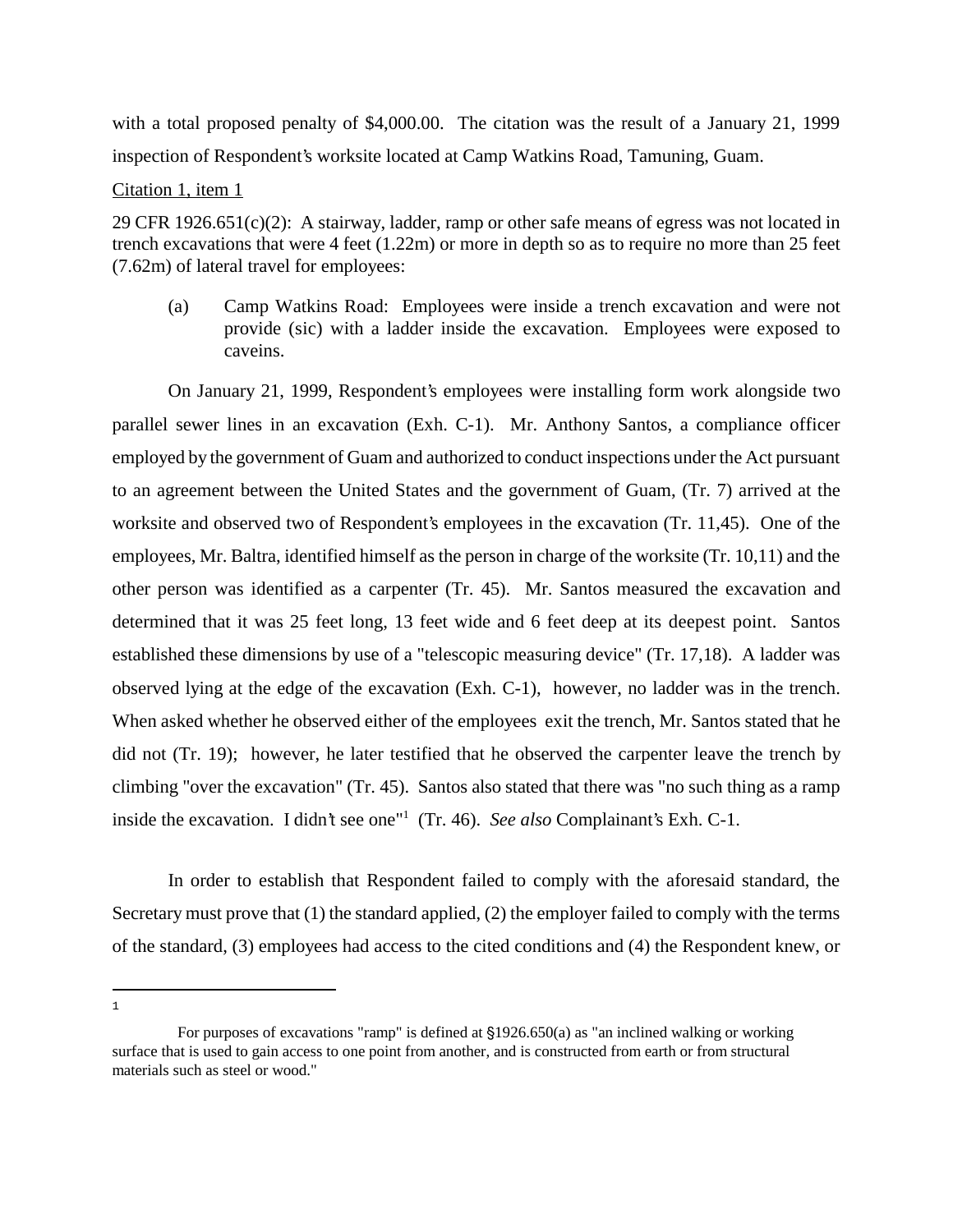with the exercise of reasonable diligence, could have known of the violative conditions, *Astra Pharmaceutical Products, Inc.* 1981 CCH OSHC  $\P$ 25,578, aff'd 681 F.2d 69 (1st Cir 1982); *Secretary of Labor v. Gary Concrete Products*, 15 BNA OSHC 1051, 1052, 1991 OSHD **T**29,344 (1991) *Carlisle Equip. Co., v. Secretary of Labor* 24 F.3d 790 (1994).

The evidence establishes, without contradiction, that the excavation was in excess of four feet in depth. Whether the trench had a safe means of egress is a disputed fact. The Secretary relies upon the testimony of the compliance officer regarding his observations of the worksite and his conclusion that the excavation did not contain a stairway, ladder, ramp or other safe means of egress. The photographs entered into evidence by Complainant supports the compliance officer's conclusions. S*ee* (Exh. C-1,C-2,C-3 and C-4). Thus, Complainant has placed on the record the necessary elements to sustain the violation.

Respondent, on the other hand, attempted to establish, through compliance officer Santos, that a "notch" in the excavation wall (*see* Exh. C-1) was, in fact, a ramp designed to provide a safe exit from the trench. Mr. Santos, however, denied that the so-called notch was a ramp or a safe means of exit from the trench (Tr. 46). Based upon the record in this case, it is clear that Respondent has failed to establish, through the testimony of Mr. Santos, that a stairway, ladder, ramp or other safe means of egress was located in the excavation as required by the standard. Moreover, Respondent declined to call any witnesses regarding this item.

Thus, there is a sufficient basis in the record for concluding that the facts asserted by Complainant are more probably true than false. *See, Ultimate Distrib. Systems, Inc.* 10 BNA OSHC 1569,1570 (1982). I am compelled to reach this conclusion because of Respondent's failure to shed any light on the conditions at the worksite or the activities of the employees involved at the time of the inspection.

As stated by the First Circuit Court of Appeals in *Astra Pharmaceutical Products Inc.* 681 F.2d at 74:

While the Secretary had the burden of proving its case by substantial evidence, what constitutes substantial evidence varies with the circumstances. The "evidence a reasonable mind might accept as adequate to support a conclusion" is surely less in a case like this is where it stands entirely unrebutted in the record by a party having full possession of all the facts, than in a case where there is contrary evidence to detract from its weight. *See, e.g., Noranda Aluminum, Inc. v. OSHRC*, 593 F.2d 811, 814 & n.5 (8th Cir. 1979) (decision to leave Secretary's case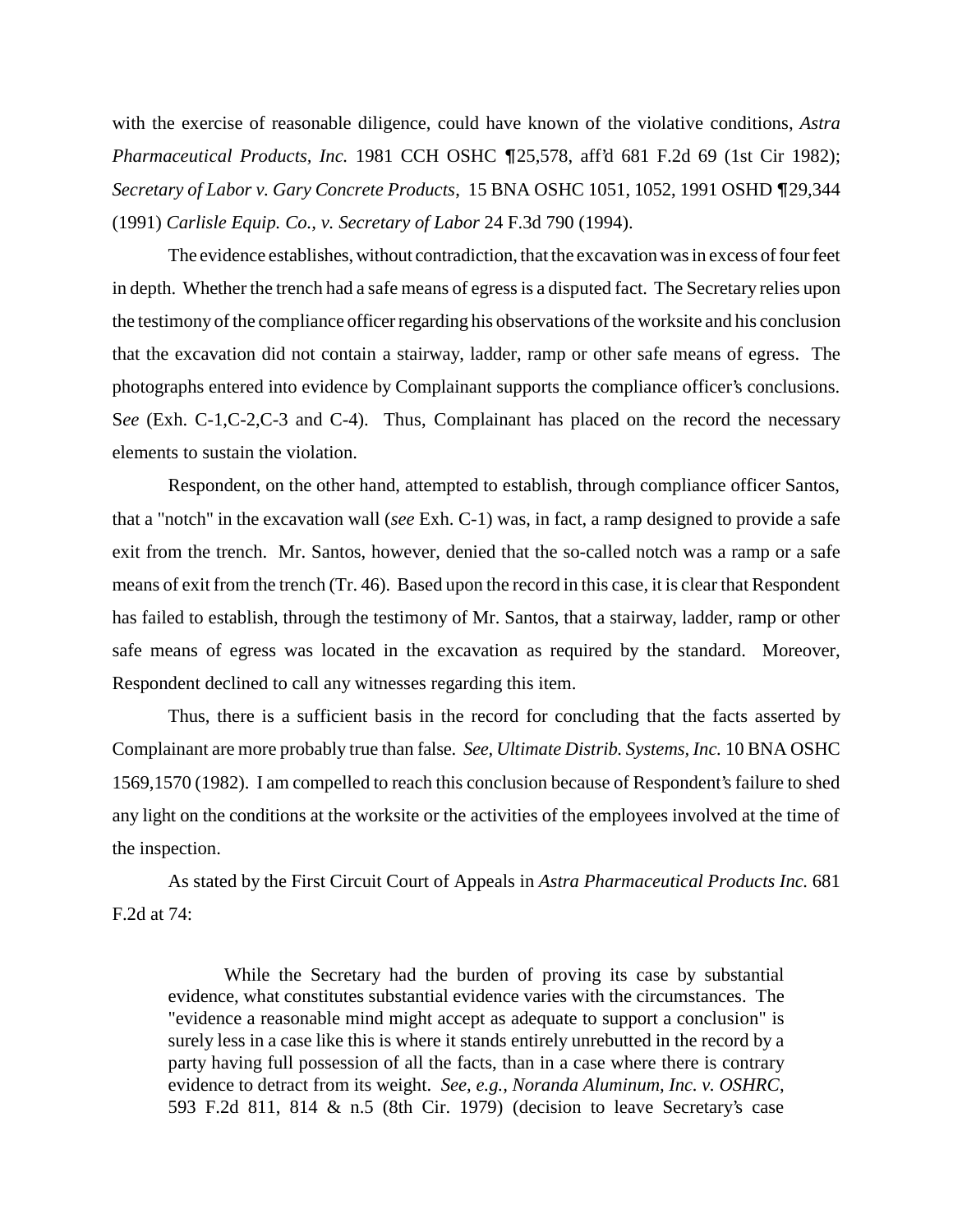unrebutted "a legitimate but always dangerous defense tactic in litigation"); *Stephenson Enterprises, Inc. v. Marshall*, 578 F.2d 1021, 1026 (5th Cir. 1978). Thus, thin as the underlying evidence was, we find it sufficient in these circumstances.

Since the Secretary has established a *prima facie* case by creditable evidence regarding this item, and Respondent has failed to provide any evidence to rebut the Secretary's case, the violation is affirmed. Moreover, the compliance officer stated that employees in the trench would likely sustain "high severity" injuries such as lacerations (Tr. 24). Accordingly, the violation is a "serious" violation within the meaning of the Act. In view of the high gravity factor, that is, the severity of injury and the likelihood of an injury, the proposed penalty in the amount of \$1,500.00 is assessed for the violation.

# Citation 1, Item 2

29 CFR 1926.651(j)(1): Adequate protection was not provided to protect employees from loose rock or soil that could pose a hazard by falling or rolling from an excavation face:

(a) Camp Watkins Road: Employees were exposed in a trench 6 feet deep and were not provided with trench shields to protection (sic) employees from cave-ins.

With this alleged violation, the Secretary is seeking to force Respondent to protect its employees from loose rock or soil that pose a hazard by falling or rolling from an excavation face.

The cited standard reads as follows:

(j) *Protection of employees from loose rock or soil.* (1) Adequate protection shall be provided to protect employees from loose rock or soil that could pose a hazard by falling or rolling from an excavation face. Such protection shall consist of scaling to remove loose material; installation of protective barricades at intervals as necessary on the face to stop and contain falling material; or other means that provide equivalent protection.

Most occupational safety and health standards include requirements or prohibitions which, by their terms, must be observed whenever specified conditions, practices or procedures are encountered. These standards are predicated on the existence of a hazard when their terms are not met. Therefore, the Secretary is not required to prove that noncompliance with these standards creates a hazard in order to establish a violation. *Austin Bridge Company*, 7 BNA OSHC 1761, 1979 CCH OSHD 23,935 (76-93, 1979). Certain standards, however, contain requirements or prohibitions which, by their terms, need only be observed when employees are exposed to a hazard described generally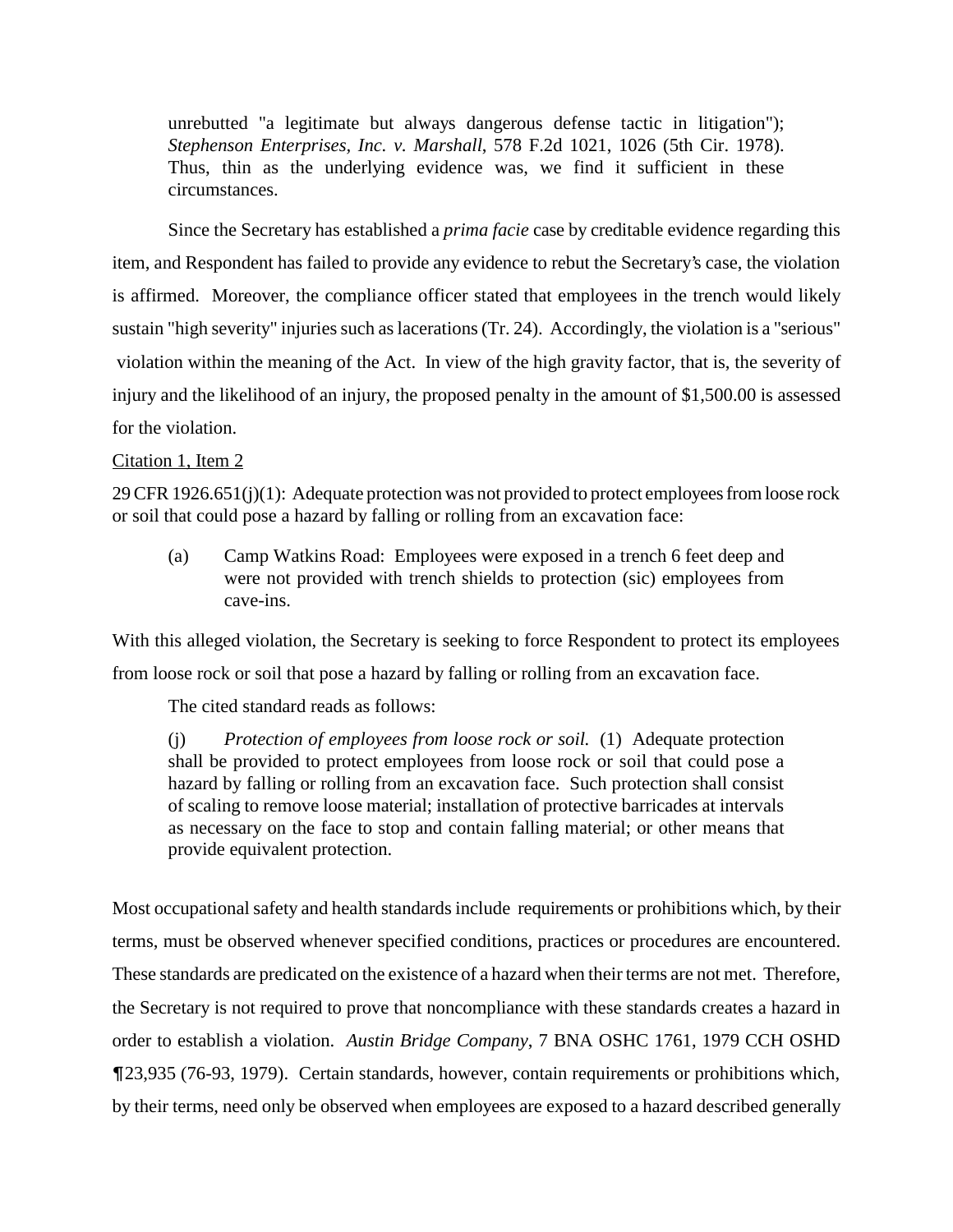in the standard. *See, Rockwell International Corporation*, 9 BNA OSHC 1092, 1980 CCH OSHD  $\P$ 24,979 (No. 12470, 1980) [in order for the Secretary to prove a violation of  $\S$ 1910.212(a)(3)(ii), she must establish that the operation of the machine exposed employees to injury]; *Pratt & Whitney Aircraft v. Donovan and OSAHRC,* 715 F.2d (2nd Cir. 1983)). [To show violation of 1910.94(d)(7)(iii) Secretary must show that substances cited, either alone or in combination, pose significant fire, explosion or chemical reaction hazard]. Section  $1926.651(j)(1)$ , the standard cited here, is of the latter type. By its own terms, the standard requires that employees must be protected from being struck by rocks or soil "that could pose a hazard by falling or rolling from an excavation face." It is the Secretary's burden to establish that said hazard existed at the worksite and Respondent's employees were exposed to that hazard. Based upon the record in this matter, the Secretary has failed to meet that burden.

The only witness who testified, compliance officer Santos, stated that the excavation did not present a hazard to employees that required shoring or sloping of the trench walls (Tr. 61). (The Secretary declined to cite Respondent for failing to shore or slope the excavation walls pursuant to 1926.652). Thus, the compliance officer, after viewing the worksite, did not believe that employees were exposed to a "substantial likelihood" of serious injury or death in the absence of shoring or sloping the walls of the excavation (Tr.61). Moreover, Santos did not observe any spillage or loose rocks falling from the trench walls, notwithstanding the fact that automobile and truck traffic traveled in close proximity to the trench wall (Tr. 56,57, Exh. C-2). Furthermore, compliance officer Santos did not know how far a spoils pile had been placed from the trench nor did he know whether the trench walls had been "scaled" to eliminate loose rocks (Tr. 58,59,60). Indeed, the Secretary has failed to establish that loose rocks or soil existed or potentially existed at the worksite. For these reasons, the citation item must be vacated.

## Findings of Fact

All findings of fact relevant and necessary to a determination of the contested issues have been made above. Fed.R.Civ.P. 52(a). All proposed findings of fact and conclusions of law inconsistent with this decision are denied.

### ORDER

1. Serious Citation 1, item 1 alleging a violation of 29 CFR  $1926.651(c)(2)$  is AFFIRMED and a penalty in the amount of \$1,500.00 is ASSESSED.